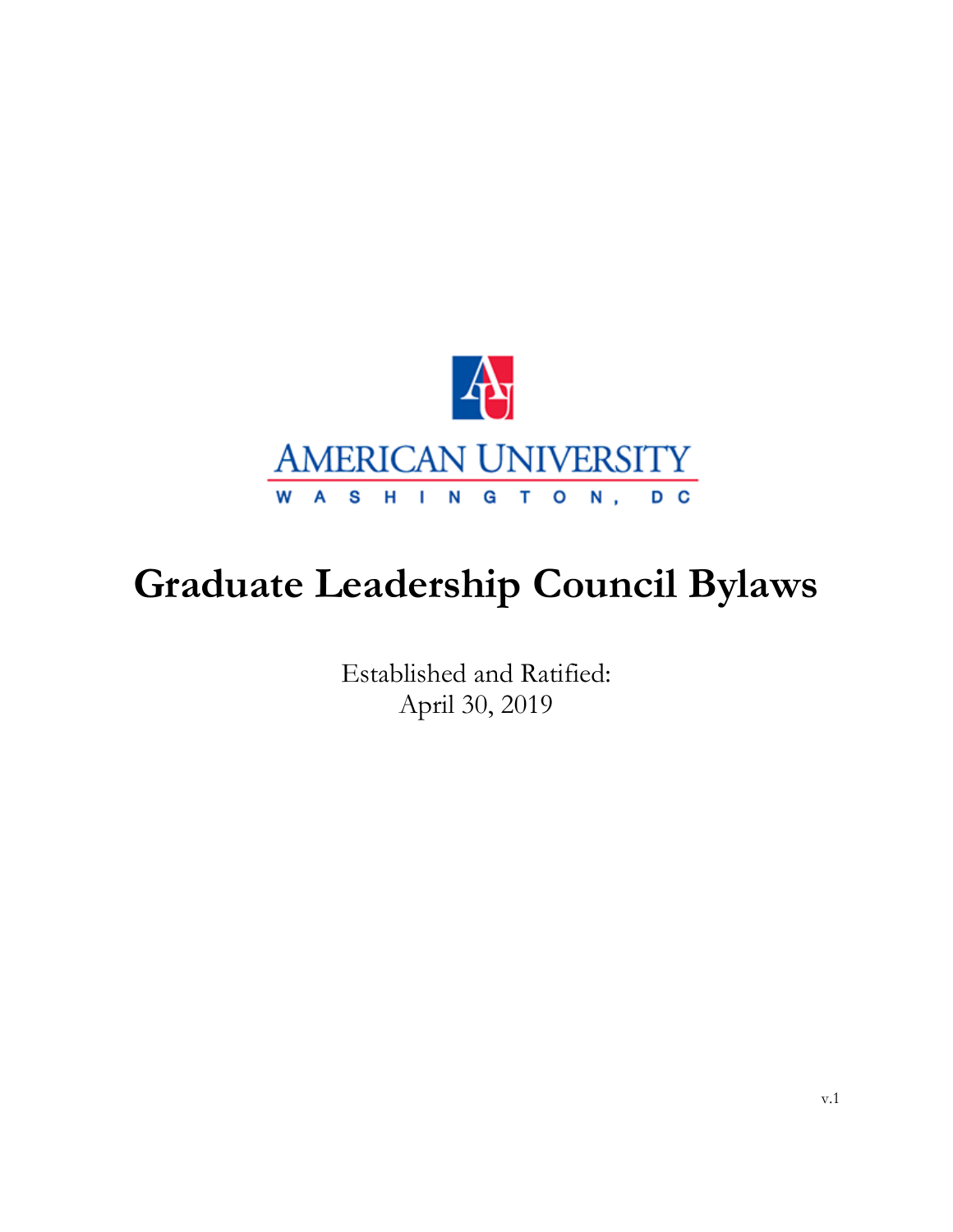# **Table of Contents**

| SECTION 3: ALLOCATION OF FUNDS TO GRADUATE CLUBS RECOGNIZED BY THE GRADUATE LEADERSHIP COUNCIL  10 |  |
|----------------------------------------------------------------------------------------------------|--|
|                                                                                                    |  |
|                                                                                                    |  |
|                                                                                                    |  |
|                                                                                                    |  |
|                                                                                                    |  |
|                                                                                                    |  |
|                                                                                                    |  |
| SECTION 2. VOTING ON FUNDING ALLOCATION REQUESTS AND FINANCIAL PROPOSALS BY THE PRESIDENT 12       |  |
|                                                                                                    |  |
|                                                                                                    |  |
|                                                                                                    |  |
|                                                                                                    |  |
|                                                                                                    |  |
|                                                                                                    |  |
|                                                                                                    |  |
|                                                                                                    |  |
|                                                                                                    |  |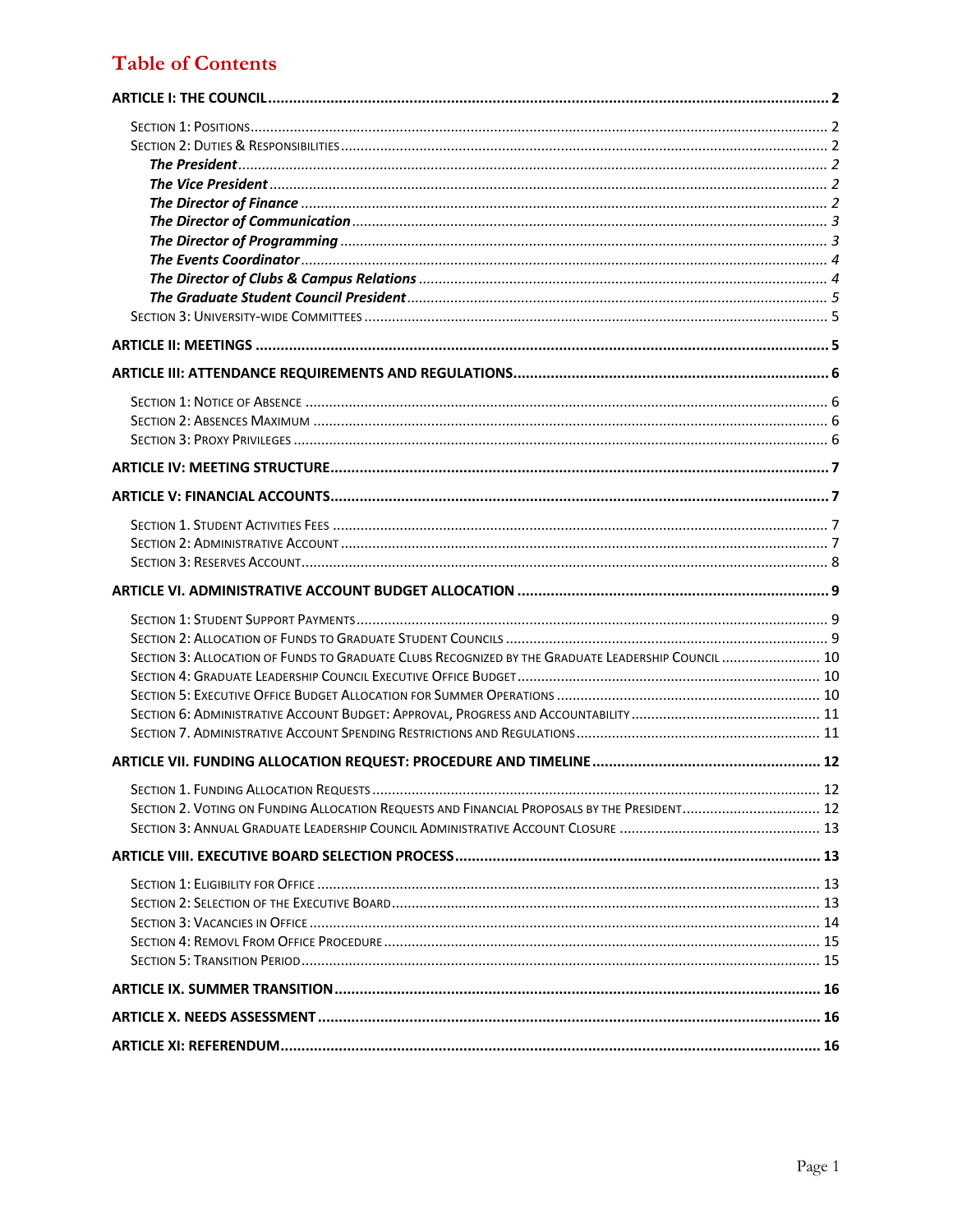# **ARTICLE I: THE COUNCIL**

#### *Section 1: Positions*

The Graduate Leadership Council, hereinafter Council, shall be led by Executive Board of the following positions: President, Vice President, Director of Finance, Director of Communications, Director of Programming, and Direct of Clubs & Campus Relations. The Council is also joined by the College of Arts and Sciences, Graduate Business Association (Kogod School of Business), School of Communication, School of International Service, and School of Public Affairs.

### *Section 2: Duties & Responsibilities*

**The President** shall be responsible for representing the views and concerns of the Graduate Community to the University administration, and for leading efforts to improve student life and resolve student grievances. They will:

- i. Serve as a liaison between the five Graduate Student Councils, hereinafter Student Councils, and Administration of American University.
- ii. Work with the members of the council to pass and uphold an unanimously agreed to "Shared Vision" for the academic year.
- iii. Work with the Director of Finance and the other members of the council to develop a budget both for the GLC and the individual councils.
- iv. Appoint representatives to serve as the official graduate student representative on university committees when needed.
- v. Meet with the Center for Student Involvement Council Advisor no less than once every two weeks to report on their activities.
- vi. Maintain a positive working relationship with the American University Student Government, the Student Bar Association, American University Club Council, American University Staff Council, and graduate student organizations.
- vii. Partner with the Office of Graduate Studies to conduct Graduate Needs Assessment every other year to ensure that the needs of graduate students are identified.

**The Vice President** shall as the secretary overseeing the internal management and operations, including its finances, property, information technology, communications, publicity, and services. They will:

- i. Support operations of Council including but not limited to logistics, retreats, team building activities, and transition period.
- ii. Schedule and preside over Council meetings and/or conference calls to be held monthly (once a month), throughout the academic year and keep minutes.
- iii. Assume the duties of the President in his/her absence with his/her express written consent.
- iv. Update the Graduate Leadership Council calendar and maintain regular communication with the five school Presidents regarding their events to be added to the calendar.
- v. Appoint university committee representatives with the President and maintain communication with those representatives.
- vi. Assume any additional duties expressly assigned by the President including serving as the official graduate representative on certain boards and committees
- vii. Maintain the Graduate Leadership Council's constitution, including updating appropriate sections of the document when amendments and/or referenda are passed.
	- a. They will also be responsible for working with the Director of Communication to ensure that the constitution is made publicly available on the Council's website.

**The Director of Finance** serve as the comptroller overseeing all debits, credits, revenues to the council and compliance of financial policies. They will: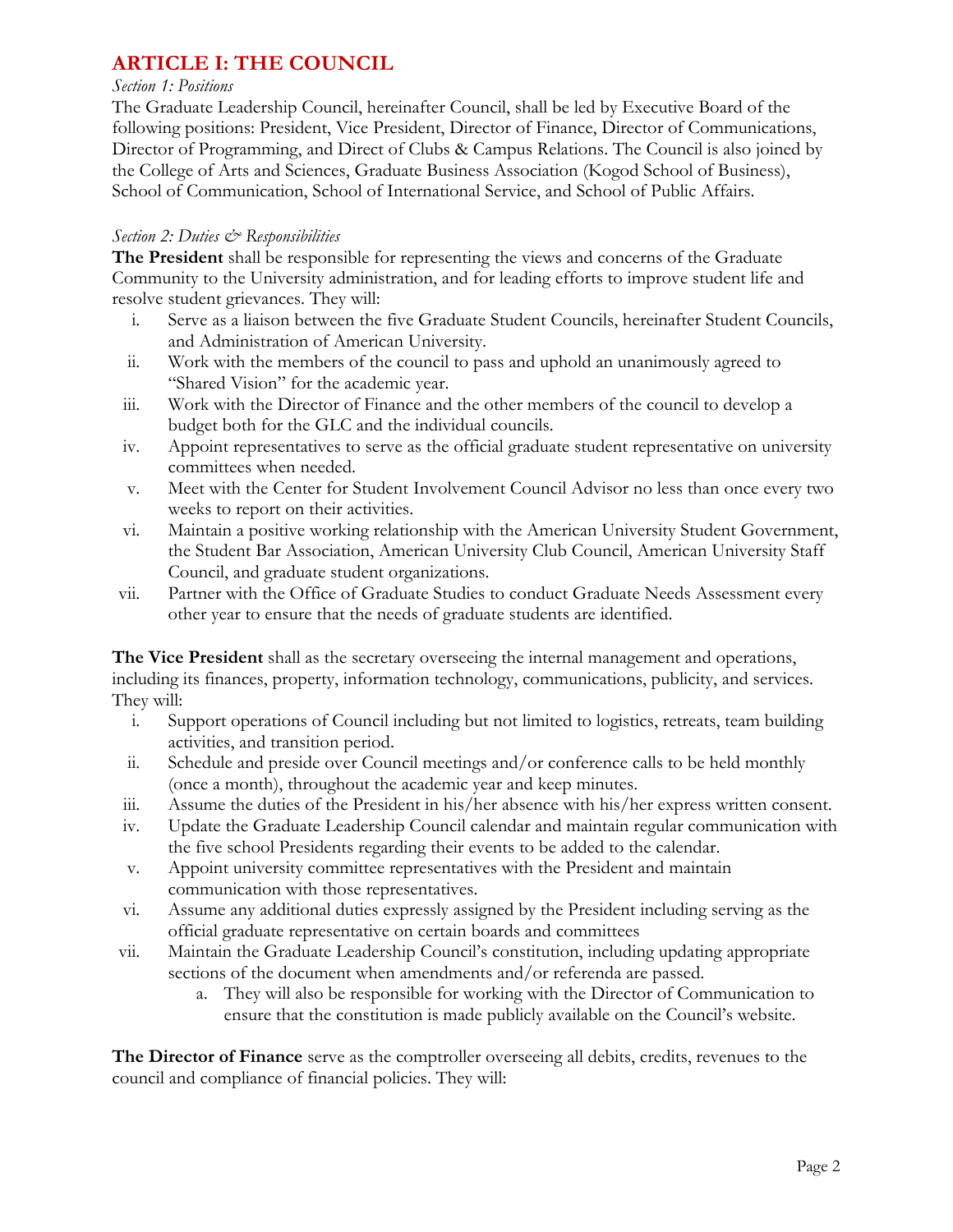- i. Work with the President and the other members of the council to allocate initial funding to the individual councils via the budget process described in the governing documents.
- ii. Keep financial records of all income and expenditures in a method that is in accordance with American University's financial guidelines and generally accepted accounting practices.
- iii. Apportion and freeze funds to the Graduate Student Councils in coordination with the Center for Student Involvement.
- iv. Preside as chair of the Travel Grants Committee, and work with the Director of Communications to lead the travel grant process.
- v. Communicate the Center for Student Involvement's spending request deadlines to the Council.
- vi. Serve as the official graduate representative to the following boards, committees and offices:
	- a. Office of Vice President of Finance
	- b. University Budget Committee
	- c. Board of Trustees Finance Committee
	- d. Student Library Endowment
- vii. Submit a financial report to the outgoing and incoming Council's and the Center for Student Involvement at the end of the year.

**The Director of Communication** shall be responsible for the communications portfolio including web communications, social media, and print assets. They will:

- i. Maintain regular communication with the Graduate Community on behalf of the President via platforms including but not limited to e-mail, social media, and newsletters.
- ii. Send monthly "Newsletters from the GLC" detailing important news, upcoming events, and opportunities for involvement.
- iii. Periodically reviewing and updating the content on the website.
- iv. Periodically reviewing and updating the content on the Facebook, Twitter, and other forms of social media daily. This includes status updates, events, and photos.
- v. Coordinate the Council's strategic marketing efforts, including the design, production and distribution of all publicity, advertising, marketing and branding materials.
- vi. Work with the Vice President to ensure that the Council's website and online publicity tools are consistent with the organization's advertising, marketing and branding efforts.

**The Director of Programming** shall be responsible for all events, programs, activities for the entire graduate community including but not limited to social, personal, and professional development opportunities. They will:

- i. Responsible for overseeing and coordinating all the event planning for the council for the entire Graduate Community.
- ii. Manage and oversee of the work the Events Coordinator in planning events, programs, and activities.
- iii. Work with the Director of Clubs & Campus Relations to organize the Graduate Student Involvement Fair with all graduate-level organizations at the beginning of the academic year.
- iv. Organize a Townhall to graduate students to meet the Council, learning about upcoming events, and share their concerns.
- v. Organize at least one university-wide social event, community service, and professional development event per semester.
- vi. Serve as a liaison for joint programming and communication for various entities on campus including but not limited to:
	- a. Student Bar Association (SBA)
	- b. American University Undergraduate Student Government (AUSG)
	- c. Kennedy Political Union (KPU)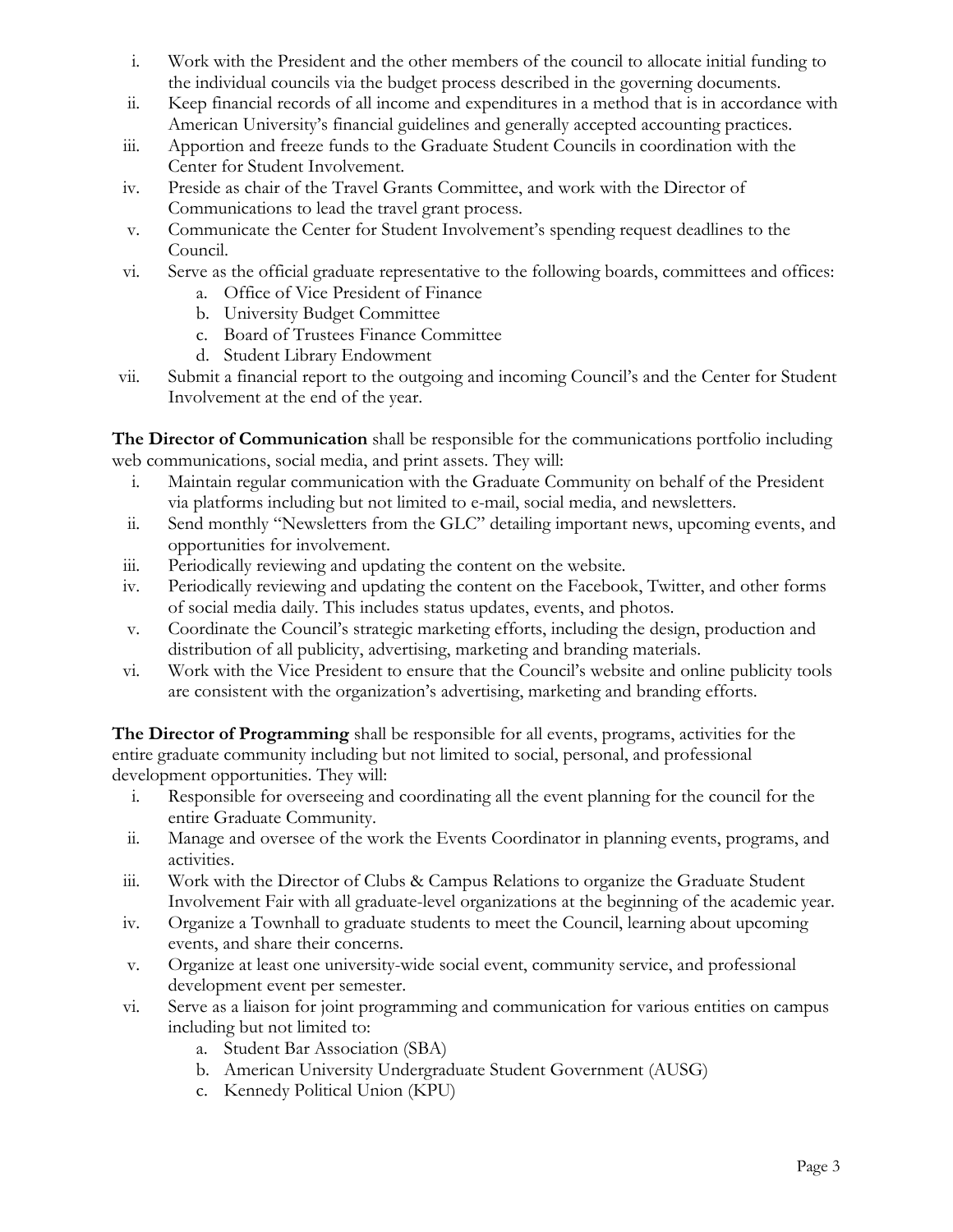- d. Office of Graduate Studies & Research
- e. University Library
- f. Academic Support and Advising Center (ASAC)
- g. Career Development
- h. Office of Merit Awards
- i. Office of Campus Life

**The Events Coordinator** shall be responsible for supporting the Director of Programming on all events, programs, activities for the entire graduate community including but not limited to social, personal, and professional development opportunities. They will:

- i. Responsible for overseeing and coordinating all the event planning for the council for the entire Graduate Community
- ii. Manage the processing of financial requests including but not limited to reviewing venue contracts and completing purchase orders
- iii. Create event plans, coordinate logistics, and event registrations during events
- iv. Work with the Director of Communications to develop and execute an events promotions plan
- v. Serve as a liaison for joint programming and communication for various entities on campus including but not limited to:
	- a. Student Bar Association (SBA)
	- b. American University Undergraduate Student Government (AUSG)
	- c. Kennedy Political Union (KPU)
	- d. Office of Graduate Studies & Research
	- e. University Library
	- f. Academic Support and Advising Center (ASAC)
	- g. Career Development
	- h. Office of Merit Awards
	- i. Office of Campus Life

**The Director of Clubs & Campus Relations** shall be responsible for overseeing graduate level clubs and organizations and serving as the primary contact for affinity-based program in the community. They will:

- i. Responsible for executing and managing the policies and affairs governing Council recognized clubs and organizations.
- ii. Serve as a resource for all students seek membership of a club or organization.
- iii. Work with the Director of Finance to assist organizations obtain funding and adhere to fiscal policies.
- iv. Work with the Director of Programming to organize the Graduate Student Involvement Fair with all graduate-level organizations at the beginning of the academic year.
- v. Responsible for the appointment of Constituent Liaisons at the discretion of the President.
	- a. Manage the affairs of the liaisons and provide monthly updates to the Council in these respective constituencies.
- vi. Serve as the liaison for cross-collaboration for club creation and programming and between the following entities:
	- a. Student Bar Association (SBA)
	- b. American University Undergraduate Student Government (AUSG)
- vii. Serve as the liaison for cross-collaboration for affinity group graduations. These groups
	- include but are not limited to:
		- a. Black Graduation
		- b. Latinx Graduation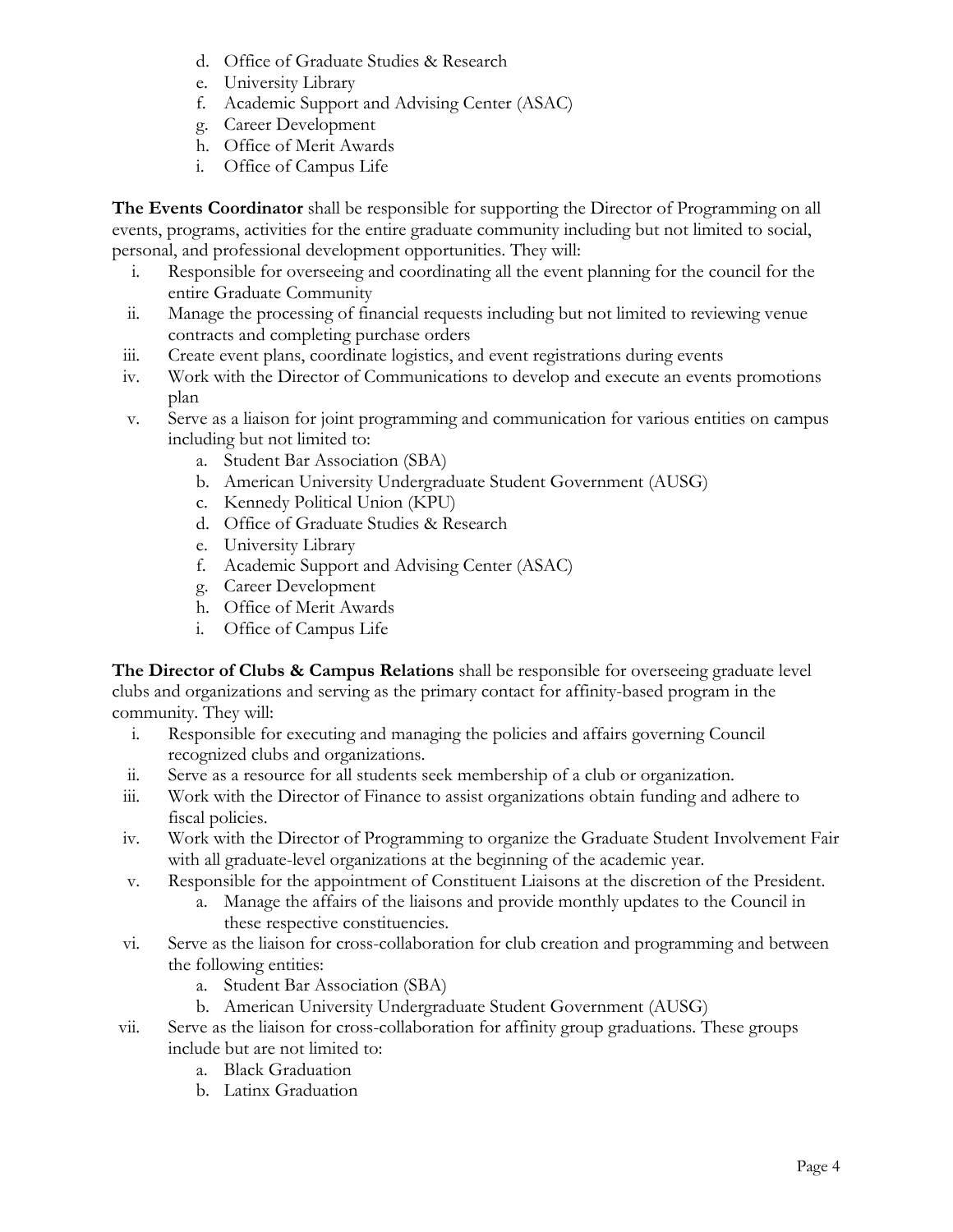- c. Asian-Pacific Islander Graduation
- d. Lavender Graduation (LGBTQ+)

**The Graduate Student Council President** shall be responsible for representing the views and concerns of their school to the Council, and for leading efforts to improve student life and resolve student grievances. They will:

- i. Attend regularly scheduled meetings, sponsored events, and activities.
- ii. Coordinate logistics for community-wide events with the Director of Programming.
- iii. Coordinate strategic communication efforts for community-wide incidents with the Director of Communications.
- iv. Collaborate with the Director of Clubs & Campus Relations to create community-wide clubs and participate in affinity group programs.
- v. Adopt and implement fiscal policies set by the Director of Finance and Center for Student Involvement.

## *Section 3: University-wide Committees*

The President and Vice President reserves the authority to appoint members of the Council to various university-wide committees. Appointments will serve as representatives of the Council and Graduate Community expressing their concerns and advocating for their interests. They will be required to provide monthly reports to the President and Vice President on their committee work. The University-wide Committees include but are not limited to:

- a. Transportation-Advisory Committee, University Safety & Security Services
- b. Graduate Curriculum Committee, Faculty Senate
- c. Information Services, Faculty Senate
- d. Academic Budget & Benefits, Faculty Senate
- e. Diversity and Inclusion, Faculty Senate
- f. Athletics & Recreation Coordinating Committee, Athletics & Recreation
- g. President's Council on Diversity & Inclusion Student Advisory Committee, Office of the President
- h. Student Philanthropy Council, Office of Development & Alumni Relations
- i. Board of Trustees Sub-Committees\*
- j. University Budget Committee\*\* \*Convened twice an academic year \*\*Convened at the end of each biannual budget year

## **ARTICLE II: Meetings**

The Council or their representatives shall be convened by the President for regular monthly meetings throughout the academic year.

The Vice President shall schedule regular meetings at a time and location so that the Council must attend in person or by approval of the President remotely by conference call. All parties are strongly urged to attend in person or through representative to help foster strong and productive meetings.

The President may invite American University trustees, faculty, staff, administration, student leadership to brief the Council on pressing issues or observe the proceedings of regularly scheduled meetings as they see fit.

Official minutes shall be taken at each meeting by the Vice President. Minutes shall be sent to the Council and Center for Student Involvement within seven (7) business days of the conclusion of the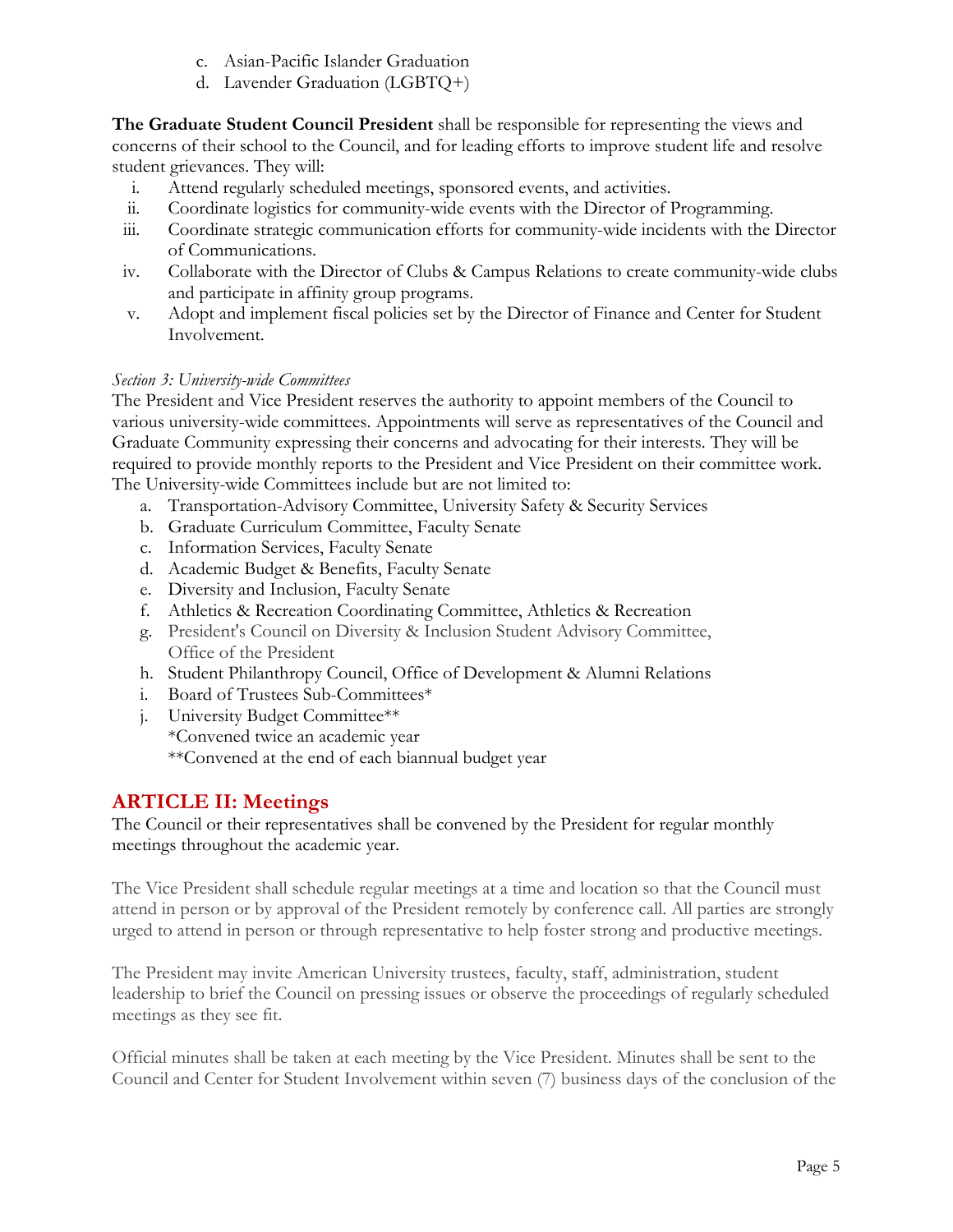meeting. Minutes from regularly scheduled meetings shall also be made publicly available on the website seven (7) business days of the conclusion of the meeting.

The Director of Finance shall present an up-to-date and forward-looking budget, detailing the current financial position of the Council and all of its anticipated expenses for the semester at each regularly scheduled meeting.

In between regularly scheduled meetings, the President and Vice President may conduct Council business online, when appropriate. The President and Vice President may set the response and time frame parameters for action on issues as they see fit and may call votes by e-mail when and if applicable. Business conducted online or by e-mail shall be subject to the same majority and abstention provisions as meetings conducted in person. If voting members do not partake in official online business within the timeframe parameters placed by the president, they may be subject to censure.

- i. Official business is defined is matters of compelling interest to the Graduate Community that warrants attention and action from the Council. Official business may be brought forward by a Council member, student, faculty, staff, administrator, or other community members.
- ii. Censure shall be a recommendation for removal or freezing of assets in accordance with their position.

The President or Vice President may cancel a regularly scheduled meeting with 24 hours notice. The cancelled meeting shall be rescheduled and shall occur no later than seven (7) days following the original meeting date.

Regularly scheduled meetings may only be conducted in the presence of a quorum of the Council, which shall be defined as the smallest whole number of Executive Board members and Student Council Presidents or their proxies that exceeds fifty percent.

## **ARTICLE III: ATTENDANCE REQUIREMENTS AND REGULATIONS**

#### *Section 1: Notice of Absence*

Any member of the Council, who is required to attend meetings, must inform the Vice President at least 48 hours in advance, and the Vice President must approve of their absence. If a notice of absence is given less than 48 hours before the start of the meeting, then the party may be subject to censure by the Vice President or forgiven due to uncontrollable or unforeseen circumstances at the Vice President's discretion.

#### *Section 2: Absences Maximum*

All council members' absences must be tallied and recorded by the Vice President and ensure that the absence is noted in the meeting minutes. Any individual with two absences or more during a semester must be brought up for removal.

#### *Section 3: Proxy Privileges*

Absent Student Council President shall be required to identify a proxy from their Student Council to attend the meeting in their place. The absent President shall notify the Vice President who will serve as the proxy for the regularly scheduled meeting or special session, at least 24 hours prior. The Executive Board shall not have proxy privileges.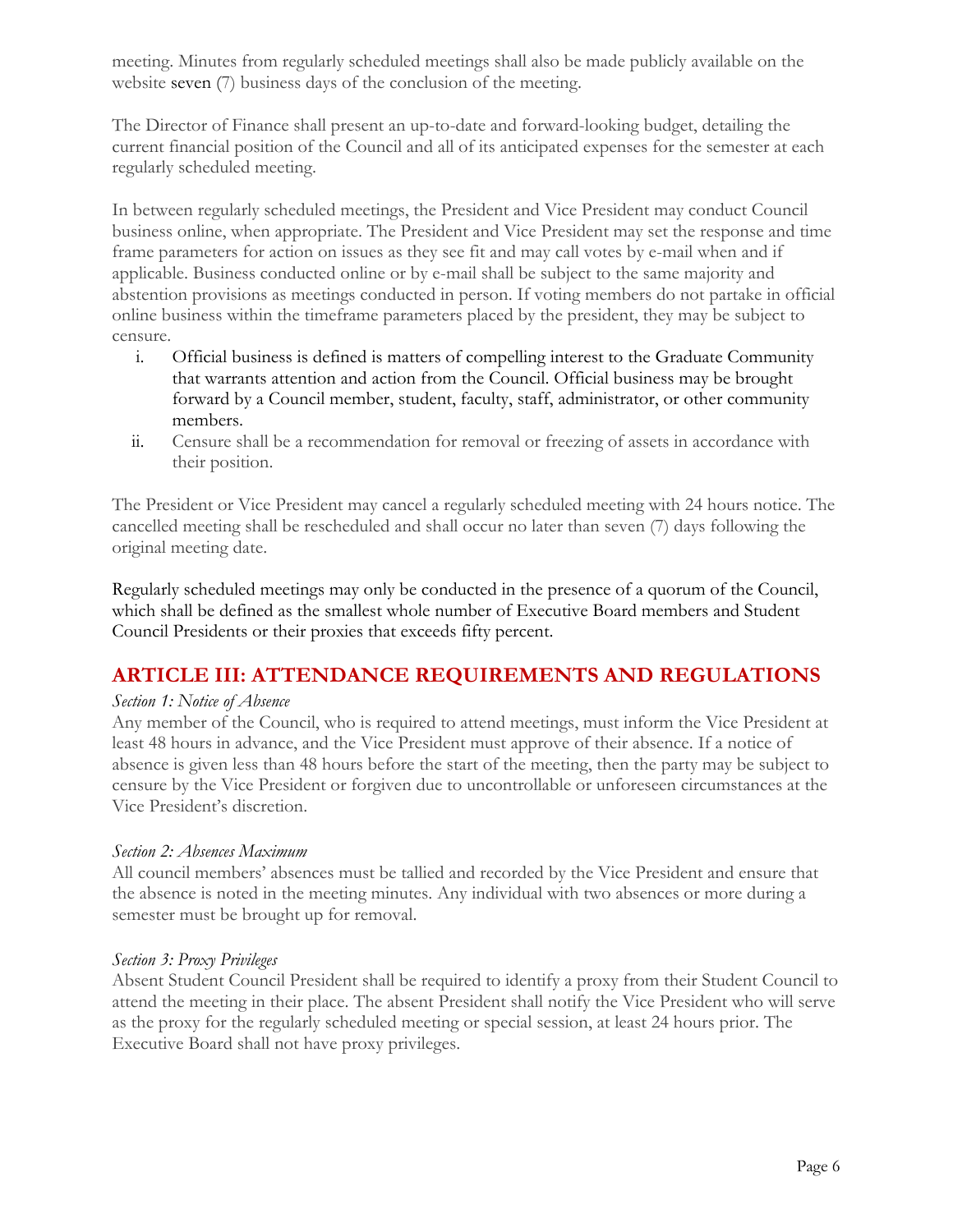# **ARTICLE IV: MEETING STRUCTURE**

The regularly scheduled meetings shall be governed by Robert's Rules of Order with the Vice President serving as Parliamentarian. The structure of the meeting agenda shall be the following:

- i. Call to Order
- ii. Approval of Minutes
- iii. Old Business\*
- iv. President's Report
- v. Vice President's Report
- vi. Director of Finance's Report
- vii. Director of Communication's Report
- viii. Director of Programming's Report
- ix. Director of Clubs & Campus Relations' Report
	- a. Constituent Liaison Reports
- x. College of Arts and Sciences Graduate Student Council Report
- xi. Graduate Business Association (Kogod School of Business) Report
- xii. School of Communication Graduate Student Council Report
- xiii. School of International Service Graduate Student Council Report
- xiv. School of Public Affairs Graduate Student Council Report
- xv. Committee Reports\*\*
- xvi. New Business
- xvii. Adjournment

\*Old business includes business tabled from the previous scheduled meeting that must be deliberated upon before the conclusion of the next meeting.

\*\*Committee reports are progress updates on the standing committees with Graduate student representation.

# **ARTICLE V: FINANCIAL ACCOUNTS**

#### *Section 1. Student Activities Fees*

The Graduate Leadership Council Fund (hereafter as "the Fund") shall consist of total mandatory student activities fees, incurred by all graduate students who pay a \$30.00 student activities fee per semester during fall and spring registration.

The Fund shall be stewarded by the Graduate Leadership Council to be used to benefit all currently enrolled graduate students in the College of Arts and Sciences, the Kogod School of Business, the School of Communication, the School of International Service, the School of Public Affairs.

The Graduate Leadership Council shall administer funds using two main accounts registered with the Center for Student Involvement, namely Administrative Account and Reserve Account.

#### *Section 2: Administrative Account*

The mandatory student activities fees collected, in both fall and spring semesters, from currently enrolled graduate students shall be transferred to the Graduate Leadership Council Administrative Account by no later than the last day to add/ drop for each semester.

The Graduate Leadership Council Administrative Account shall consist of financial accounts of all Graduate Student Councils and all graduate student organizations officially recognized by the Graduate Leadership Council and by the Center for Student Involvement.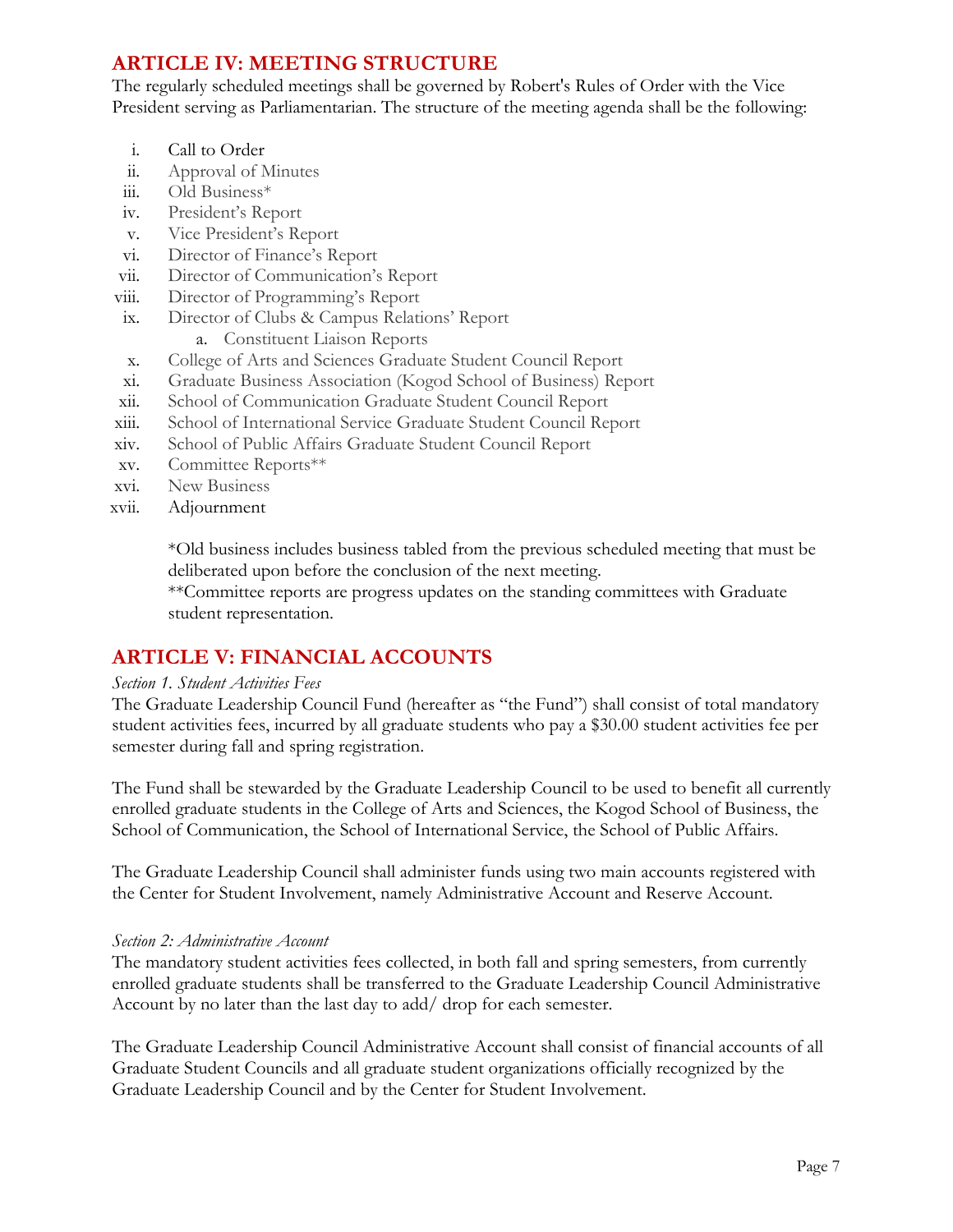To meet the needs of programming efforts at the onset of academic years, the Graduate Leadership Council shall project a budget based on the total student activities fees collected and realized in the previous academic year and allocate funds to each five Graduate Student Council based on the enrollment breakdown also realized in the previous academic year.

The Center for Student Involvement shall be responsible for releasing the total amount of student activities fees and the enrollment breakdown from the previous academic year to the incoming Graduate Leadership Council at the Graduate Leadership Council Summer Retreat and, in writing to the President, the Director of Finance and the Graduate Student Council Presidents, no later than the last week of August.

The Center for Student Involvement shall release the total student activities fees collected and enrollment breakdowns of the current academic year to the President and the Director of Finance in writing by October 1, unless all parties mutually agree in advance on a later date due to circumstances.

The Center for Student Involvement shall also be responsible for releasing the total budget summaries based on realized enrollments and the remaining balances in the reserve account for the past three academic years to the incoming Graduate Leadership Council at the Graduate Leadership Council Summer Retreat and, in writing to the President and the Director of Finance, no later than the last week of August.

The President, in consultation with the Director of Finance, shall manage budgeted Administrative account funds, in compliance with the policies and procedures enumerated in Article VII.

#### *Section 3: Reserves Account*

The Graduate Leadership Council Reserve Account shall consist of unspent funds in the Graduate Leadership Administrative Account, including its sub-accounts enumerated in Article VI. Section 2B., from past academic years.

The Graduate Leadership Council Reserve Account must maintain a minimum balance of \$20,000 as a safety net to meet programming needs in the case that unforeseeable circumstances arise.

If the balance of the Graduate Leadership Council Reserve Account exceeds \$20,000, the Graduate Leadership Council may allocate the excess funds to address specific priorities and funding requests following a majority vote of the Graduate Leadership Council.

If the balance of the Graduate Leadership Council Reserve Account exceeds \$20,000 and under reasonable circumstances, the Graduate Leadership Council may temporarily allocate the excess funds to sponsor funding requests by Graduate Student Councils and Graduate Clubs following a majority vote and on the strict condition that the funds will be deposited back to the reserve account within a date agreed upon by all parties in advance.

The voting procedure regarding funding requests or funding specific priorities, outlined in subsections (C) and (D) shall follow the same financial request guidelines, enumerated in Article VIII.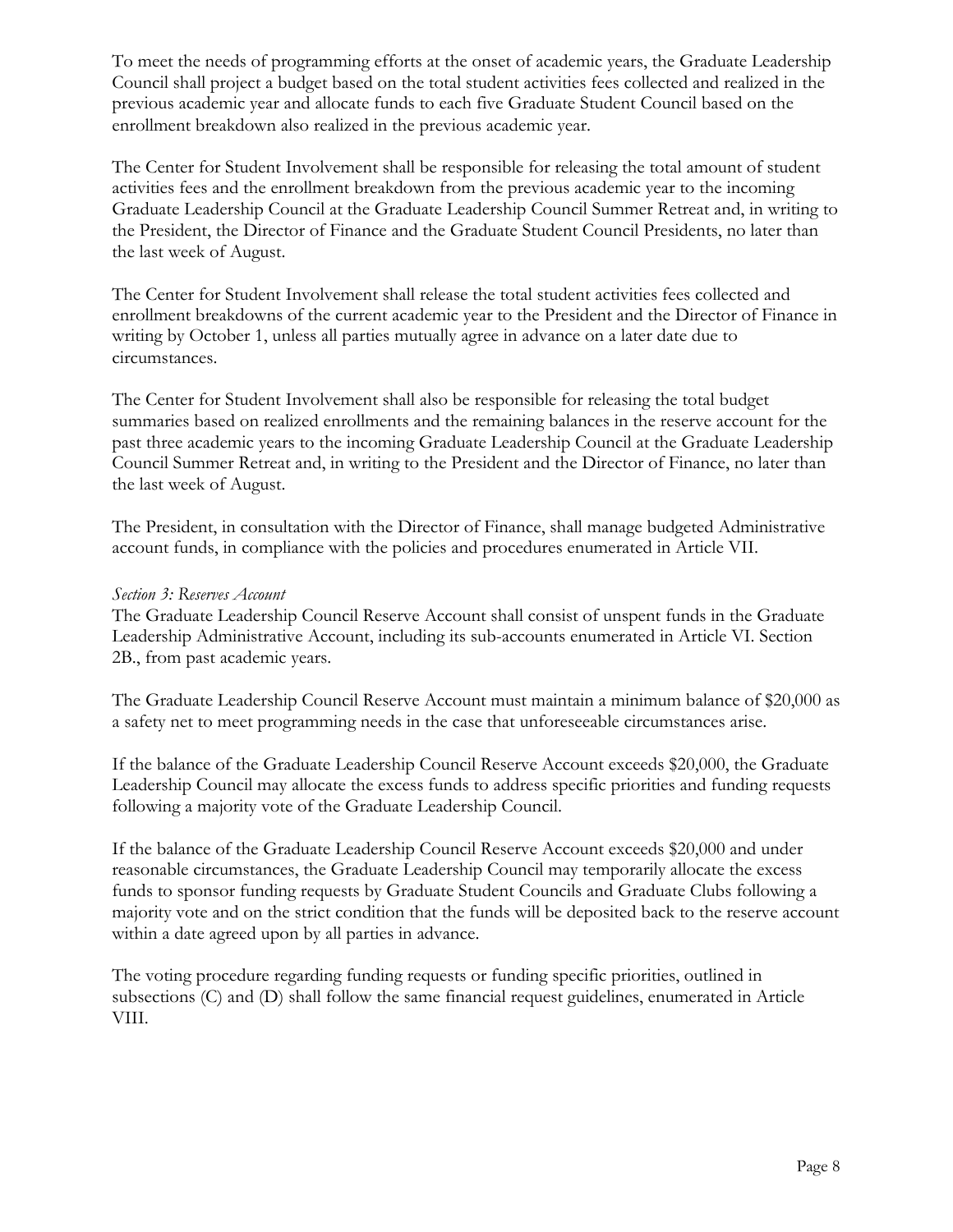# **ARTICLE VI. Administrative Account Budget Allocation**

#### *Section 1: Student Support Payments*

Fifteen percent of the total administrative account budget, released by the Center for Student Involvement, will be used for student support payments, as enumerated by the SA Guidelines of Mandatory Student Activities Fees.

Upon a majority vote of the council, Graduate Leadership Council may contract work to outside persons to complete tasks beneficial to the graduate student body. Payments for contract work will be taken from the administrative account and not from the 15% of the total administrative account budget.

Each council member and each liaison shall receive a student support payment in accordance with the following pay schedule.

| Position          | Percentage $(\%)$ | Position         | Percentage $(\%)$ | Position             | Percentage $(\%)$ |
|-------------------|-------------------|------------------|-------------------|----------------------|-------------------|
| President         | 1.8               | GSC-CAS          | 1.0               | Liaison              | 0.25              |
| Vice President    | 1.6               | GSC-KOGOD        | 1.0               | Liaison              | 0.25              |
| Finance           | 1.6               | GSC-SIS          | 1.0               | Liaison              | 0.25              |
| Programming       | 1.15              | GSC-CAS          | 1.0               | Liaison              | 0.25              |
| Events            | 0.25              | GSC-SOC          | 1.0               |                      |                   |
| Communications    | 1.4               |                  |                   |                      |                   |
| Clubs             | 1.2               |                  |                   |                      |                   |
|                   |                   |                  |                   |                      |                   |
| <b>Exec Total</b> | 9.0               | <b>GSC</b> Total | 5.0               | <b>Liaison Total</b> | 1.0               |

Student support payments shall be paid out in half and twice during the academic year. The paperwork for student support payments shall be completed and processed at the midpoint of each semester in accordance with the Center for Student Involvement and the University Human Resource procedures.

The midpoint of fall semester shall be determined as the last week of October and the mid-point of spring semester shall be determined as the week before Spring Break.

For council members and liaisons who are officially elected or appointed to the Graduate Leadership Council before the midpoint of a semester shall receive the full amount of student support payment for that semester.

For council members and liaisons who are officially elected or appointed to the Graduate Leadership Council after the midpoint of a semester shall receive fifty percent of the full amount of student support payment for that semester.

#### *Section 2: Allocation of Funds to Graduate Student Councils*

Sixty percent of the administrative account budget, net of the student support payments outlined in Section 1, shall be allocated to the Graduate Student Councils of College of Arts and Sciences, the Kogod School of Business, the School of Communication, the School of International Service and the School of Public Affairs.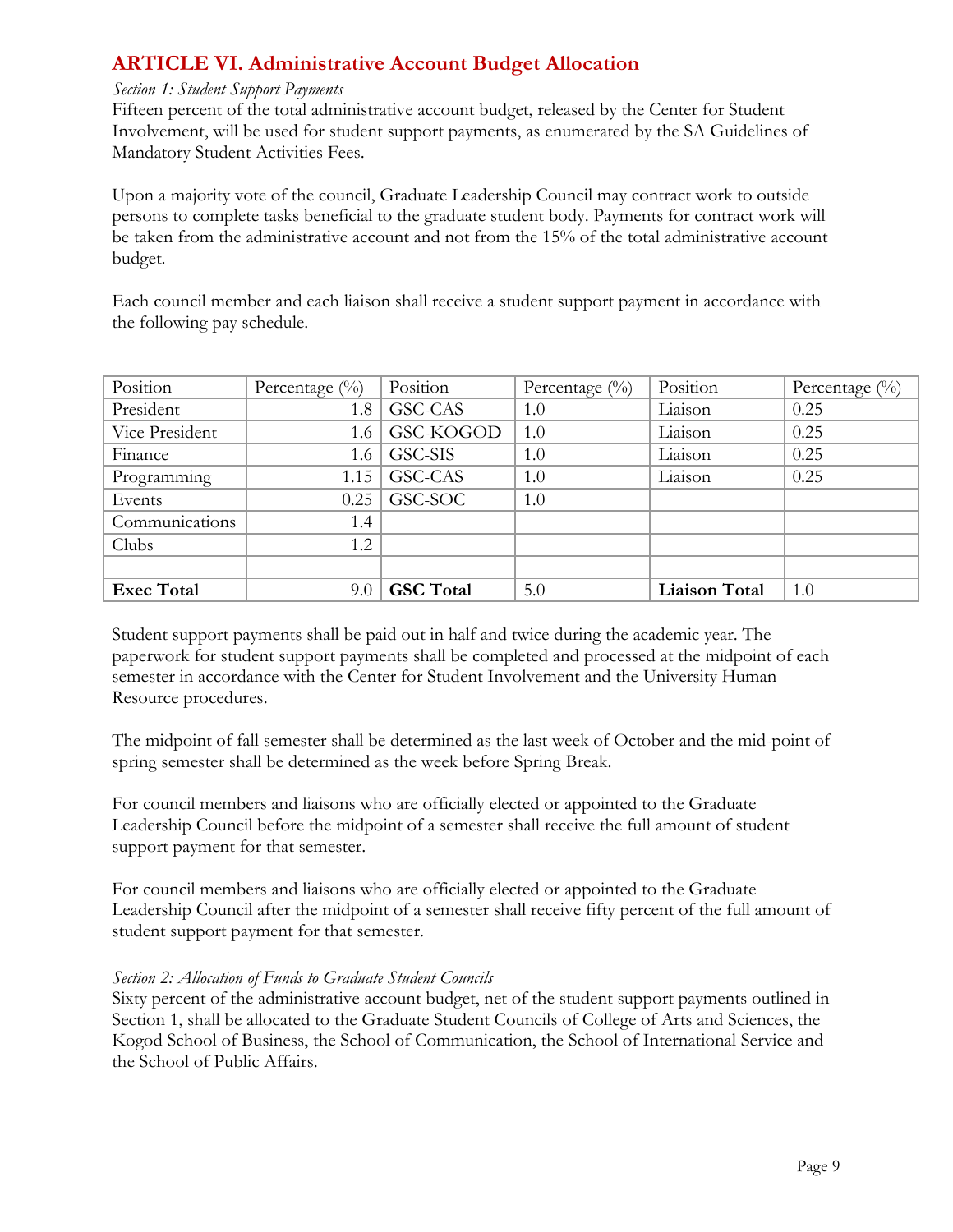Allocations to each five Graduate Student Council shall be based upon the enrollment breakdown, released by the Center for Student Involvement according to the procedure outlined in Article VI. Section 2C. These figures shall be calculated by the Office of the University Provost and shall be shared with the President and the Director of Finance via the Center for Student Involvement to determine the official financial allocations to the graduate schools.

Enrollment breakdown by academic departments shall be released by the Center for Student Involvement in the case of College of Arts and Sciences Graduate Student Council.

The total amount of the allocation funds and enrollment breakdown for each Graduate Student Council shall be communicated via the Center for Student Involvement in consultation with the President and the Director of Finance by no later than the last week of August, as outlined in Article VI Section 2D.

*Section 3: Allocation of Funds to Graduate Clubs Recognized by the Graduate Leadership Council* Five percent of the administrative account budget, net of the student support payments outlined in Section 1, shall be allocated equally to the Graduate Clubs officially recognized by the Graduate Leadership Council.

In the case that a Graduate Club require more than the funds allocated in subsection (A), they shall follow the same funding request procedure outlined in Article VIII.

The total amount of the allocation funds for each Liaison and for each Graduate Club shall be communicated via the Director of Finance in consultation with the President by no later than the last week of August, as outlined in Article VI Section 2D.

#### *Section 4: Graduate Leadership Council Executive Office Budget*

The remaining thirty five percent of the administrative account budget (referred hereafter as "Executive Office Budget") shall be allocated to: Graduate Leadership Council signature events and other programming needs including the programming by the Graduate Leadership Liaisons; cosponsorship of events with other graduate and undergraduate student organizations, academic departments, university offices and outside organizations; supplies and administrative costs necessary for operation during the academic year and during the summer following the upcoming transition period; and any additional expenses the Graduate Leadership Council deems fit.

The Graduate Leadership Council shall also consider, from the Executive Office Budget, discretionary allocation of funds based on the funding requests from Graduate Student Councils, Graduate Leadership Council Liaisons and Graduate Clubs recognized by the Graduate Leadership Council. The procedure for the Funding Allocation Requests is outlined in Article VIII.

In the case of depletion of the Executive Office Budget and in the presence of excess funds in the reserve account, as outlined in Article VI Section 3C, the Graduate Leadership Council shall withdraw funds from the reserve account to cover expenses outlined in subsection (A) and to sponsor funding requests outlined in subsection (B) upon a majority vote of the council in accordance with the funding request process enumerated in Article VIII.

#### *Section 5: Executive Office Budget Allocation for Summer Operations*

As part of the Executive Office Budget outlined in Section 4A, the Graduate Leadership Council shall budget \$5,000 for the summer expenses and programming that will be incurred by their successors following the transition period in April.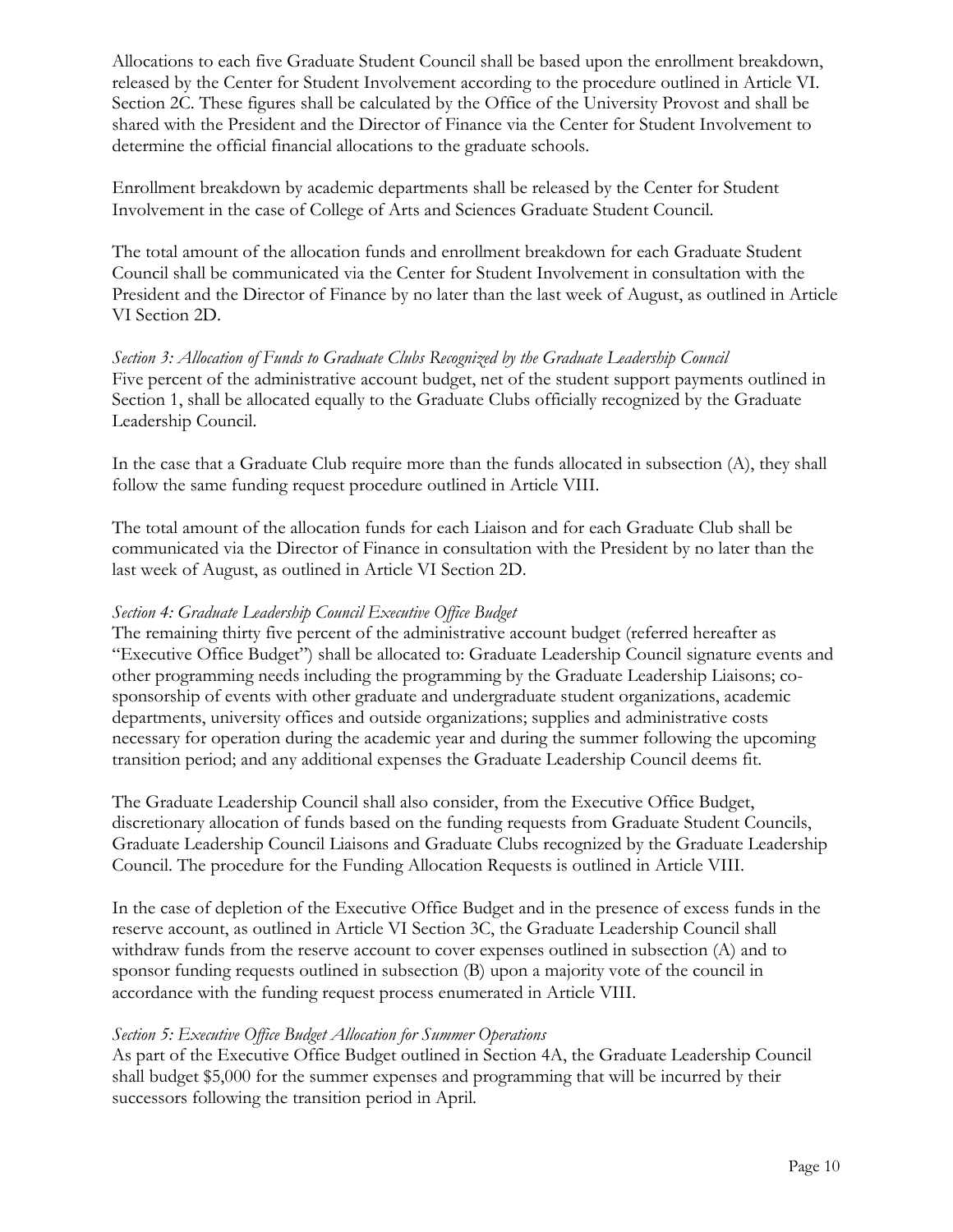The incoming President shall be responsible for operating the Graduate Leadership Council administrative account, within the outlined \$5,000, from May 1 of the academic year he/she is elected through the first day of the fall semester.

Administrative Account spending restrictions detailed in Section 8 shall be in force during summer operations of the Graduate Leadership Council.

As part of the President's report during the first meeting of the fall semester, he/she shall update the Graduate Leadership Council about overall progress on the summer priorities. The update shall include metrics of completion for summer priorities and a budget detailing summer expenditure.

#### *Section 6: Administrative Account Budget: Approval, Progress and Accountability*

Each Graduate Student Council and Graduate Clubs officially recognized by the Graduate Leadership Council receiving allocation funds from the administrative account, outlined in Section 2 and Section 3, must adhere to the following dates and deadlines throughout the academic year.

| Sep 21   | Annual Budget Proposals are due to the Director of Finance                                                                                                                              |  |  |  |  |
|----------|-----------------------------------------------------------------------------------------------------------------------------------------------------------------------------------------|--|--|--|--|
| Sep 21   | Application for GLC Funding Allocation Request opens                                                                                                                                    |  |  |  |  |
| Oct 1    | GLC Annual Budget Proposal must be approved by a majority vote at the first meeting<br>of the fall semester and no later than Oct 1                                                     |  |  |  |  |
| Jan 1    | Spending report for each active account under the GLC administrative account is<br>submitted via the Center for Student Involvement to the Director of Finance                          |  |  |  |  |
| Mar 1    | GLC Budget Progress Report due to the Director of Finance                                                                                                                               |  |  |  |  |
| Mar 7    | The President, the Vice President and the Director of Finance will review budget<br>progress reports and will recall unspent funds according to the procedure outlined in<br>Section 7. |  |  |  |  |
| Apr 1    | Application for GLC Funding Allocation Request closes                                                                                                                                   |  |  |  |  |
| Apr $10$ | End-of-the-Year Budget Spending Report is due to the Director of Finance                                                                                                                |  |  |  |  |
| Apr $15$ | End-of-the-Year Budget Spending Report is presented to the Center for Student<br>Involvement, the outgoing and the incoming Council at the last meeting or via online<br>communication  |  |  |  |  |

GLC Annual Budget Proposal, outlined in Section 6, requires each Graduate Student Council and Graduate Club submit projected budget plan for departmental/ club allocations, capacity development, programming and co-sponsorship based on the total budget they received by the last week of August.

GLC Budget Progress refers to spending that have taken place until the date required and include projected budget plan based on the remainder of the budget balance.

In the case that a Graduate Student Council or a graduate organization that has an active account under the GLC administrative account is inactive and has more than half of their fund unspent by March 1, the GLC President and the Director of Finance shall communicate to the Center for Student Involvement to recall unspent funds and may conduct reallocation of funds to active organizations based in Funding Allocation Requests.

#### *Section 7. Administrative Account Spending Restrictions and Regulations*

All transactions and sponsorship of events using the funds from the administrative account shall follow the guidelines outlined by the SA Mandatory Student Activities Fees Guideline.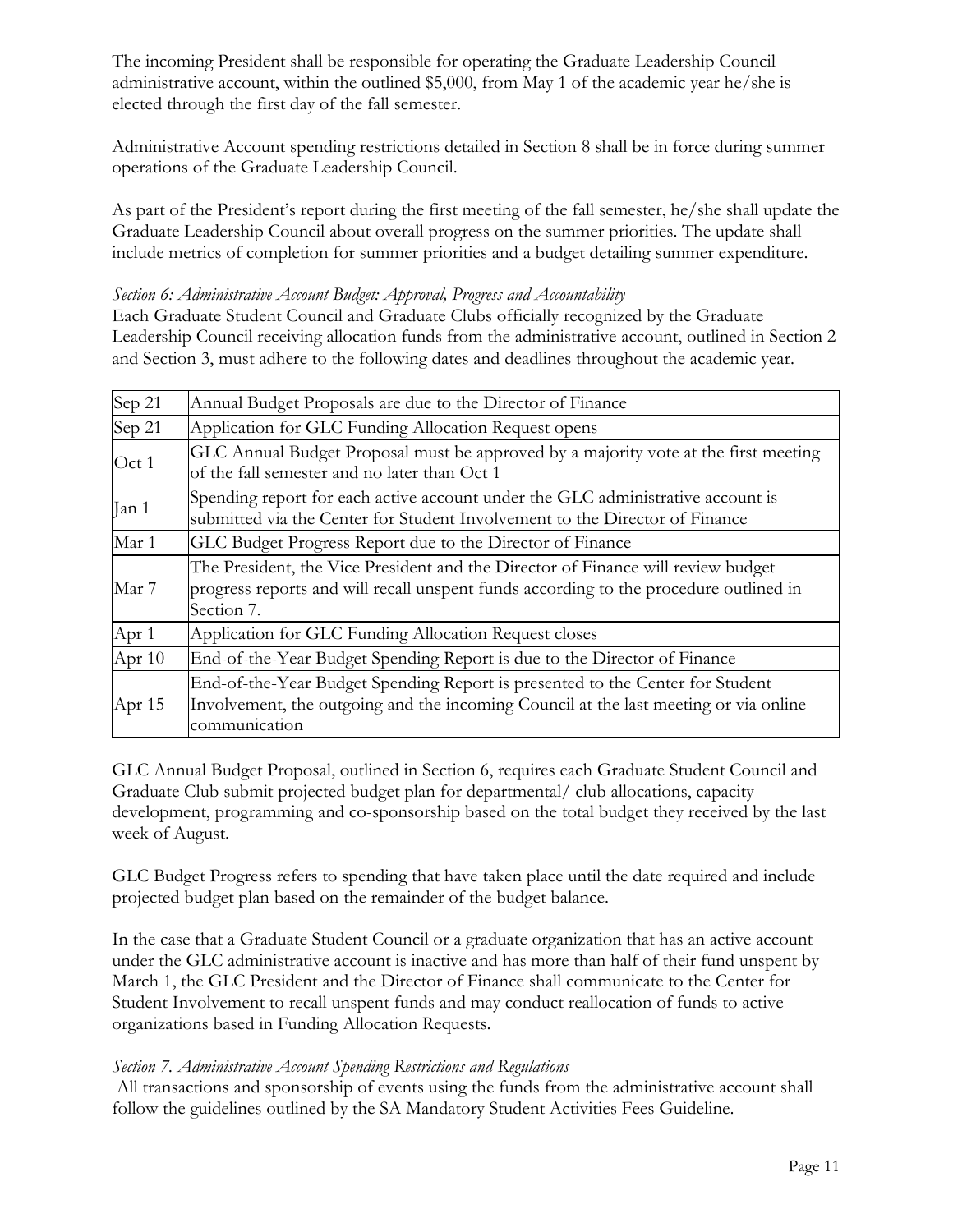The President, Vice President, and the Director of Finance shall be the only positions allowed to sign Student Activities financial forms regarding transactions from the Executive Office Budget.

All transactions initiated by the President and the Director of Finance above \$1,200 shall be considered as Financial Proposals and thus require a majority vote of the council and follow the same voting procedure enumerated in Article VIII. Section 2.

## **ARTICLE VII. Funding Allocation Request: Procedure and Timeline**

#### *Section 1. Funding Allocation Requests*

Graduate Student Council Presidents, Graduate Leadership Council Liaisons and Presidents of Graduate Clubs under the Graduate Leadership Council shall be able to request additional funding allocation from the Graduate Leadership Council Executive Office Budget and, if applicable, the Graduate Leadership Council Reserve Account to support specific programs that are beneficial to their constituencies and to the entire graduate student community.

For all funding requests, Liaisons or the Presidents of Graduate Student Councils and Graduate Clubs shall submit an online application on the Graduate Leadership Council webpage detailing the event and its purpose along with Graduate Leadership Council Funding Allocation Request Form, Itemized Costs and current Budget Spending Report at least 30 days prior to the event for review. The online application process shall be communicated via the Director of Finance at the first meeting of fall semester and, in writing to all Presidents and all Liaisons, no later than October 1.

President and the Director of Finance will notify, within 5 business days, the Graduate Student Council President, the Graduate Club President, the Liaison or a member of their executive board whom they designate to confirm the completeness of their financial request application and inquire additional information if needed. The Graduate Student Council President, the Graduate Club President, the Liaison or a member of their executive board has 3 business days, unless otherwise agreed upon, to submit the inquired additional information.

Upon the completion of the financial request application, the President and the Director of Finance will approve to advance the funding allocation request for a vote by the Graduate Leadership Council at their following monthly scheduled meeting. In the case of urgency of the request, the vote can take place virtually as described in Section 2.

If the request is approved by a majority vote, the Director of Finance shall communicate the decision to all parties including the Center for Student Involvement and issue transfer of funds in accordance with the Center for Student Involvement procedure, within 3 business days.

If the request is denied, the voting members of the Council must cite specific reasons. The President and the Director of Finance shall communicate those reasons, in writing, to the requester within 3 business days.

The decision can be appealed with modifications, using the same funding allocation request online application outlined in Section 1B, to the Graduate Student Council at the next regularly scheduled meeting.

#### *Section 2. Voting on Funding Allocation Requests and Financial Proposals by the President*

To receive a majority vote, the President, in consultation with the Director of Finance, must notify the council about the nature of the transaction, how the proposed transaction will benefit specific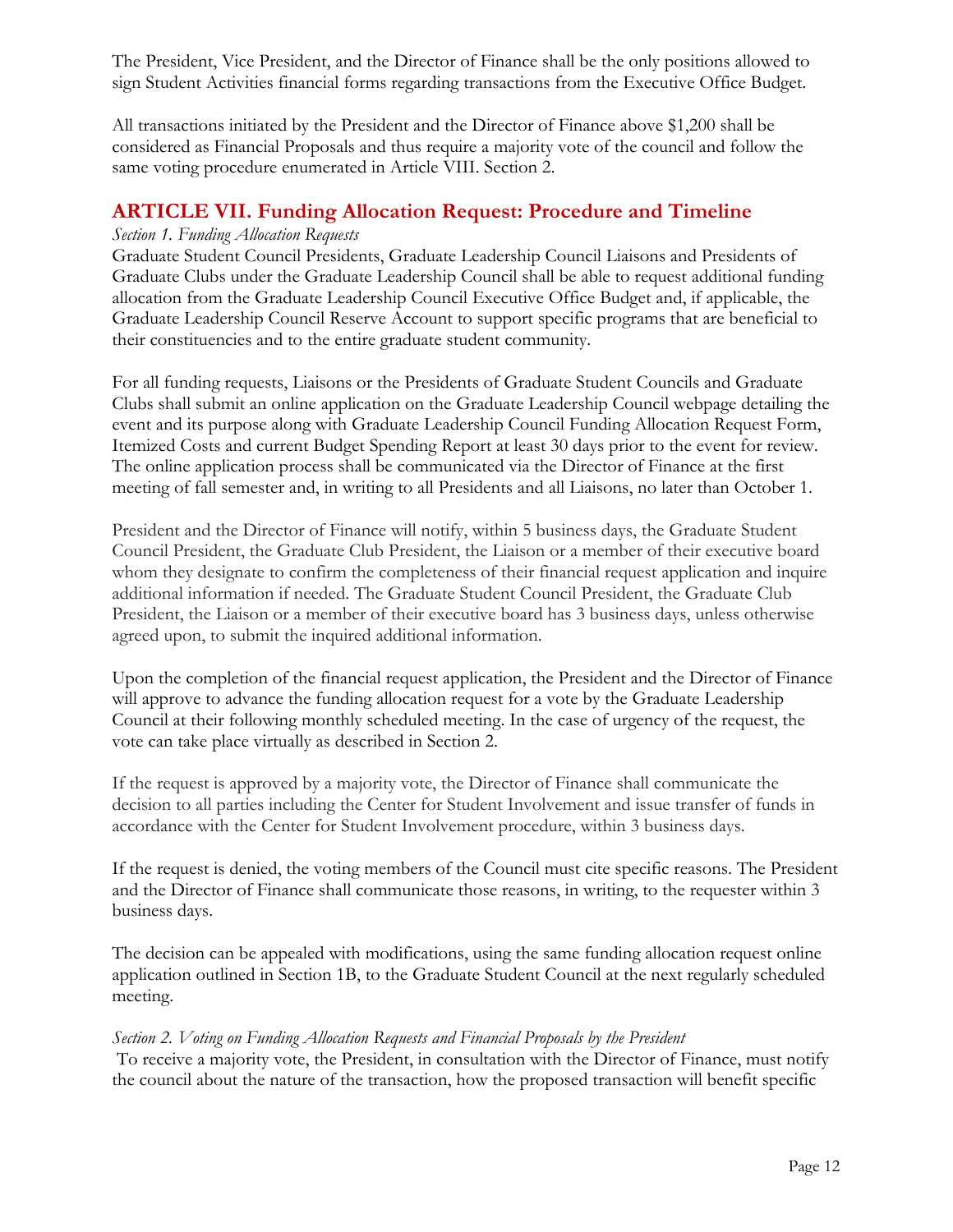constituencies and the entire graduate student community, the amount of the transaction and any other material information that will allow a council member to make an informed decision.

In the case that voting takes place virtually, the council shall have up to 72 hours to review the information provided by the President and reply in writing to all voting members and the Director of Finance indicating their decision.

If a majority vote is received: for Funding Allocation Requests, the procedure shall follow according to Section 1E; for Financial Proposal by the President, the procedure should follow according to Article VII. Section 7 B-C.

If a majority vote is not received: for Funding Allocation Requests, the procedure shall follow according to Section 1F-G; for Financial Proposal by the President, the proposed spending initiative shall not occur.

#### *Section 3: Annual Graduate Leadership Council Administrative Account Closure*

All financial accounts under the Graduate Leadership Council Administrative Account including financial accounts of Graduate Student Councils and of Graduate Clubs registered with the Center for Student Involvement shall be closed at the end of each academic year. On that day, all remaining funds in each account shall be transferred to the Graduate Leadership Council Reserve Account.

Graduate Student Councils or Graduate Clubs shall not transfer the remaining balance in their accounts to academic departments or individual schools at the end of the academic year.

## **ARTICLE VIII. Executive Board Selection Process**

#### *Section 1: Eligibility for Office*

The Vice President shall serve as the Elections Commissioner and will work the Center for Student Involvement to establish the elections process and assess candidate eligibility. The outgoing Executive Board shall review applications, conduct interviews, and provide recommendations to all voting members of the Graduate Leadership Council.

Following all scheduled interviews, all voting members of the Graduate Leadership Council shall vote either at a specially scheduled meeting or by e-mail.

#### *Section 2: Selection of the Executive Board*

To be considered for office, candidates shall submit an application to Graduate Leadership Council at an agreed upon time with the rest of the Council to coordinate with GSC elections.

Confirmation that the candidate can serve an entire term and will not be serving as an officer on a Graduate Student Council during the academic year that they are seeking office on the Graduate Leadership Council.

The Vice President shall send each candidate's information to the Graduate Leadership Council's Center for Student Involvement advisor so he/she can verify that candidates are eligible for office and in good academic and disciplinary standing.

Once candidates are deemed eligible for office by the Graduate Leadership Council's Center for Student Involvement advisor, the Vice President shall distribute their applications to the outgoing Council for review. The outgoing Council shall review the applications, and conduct interviews with select candidates.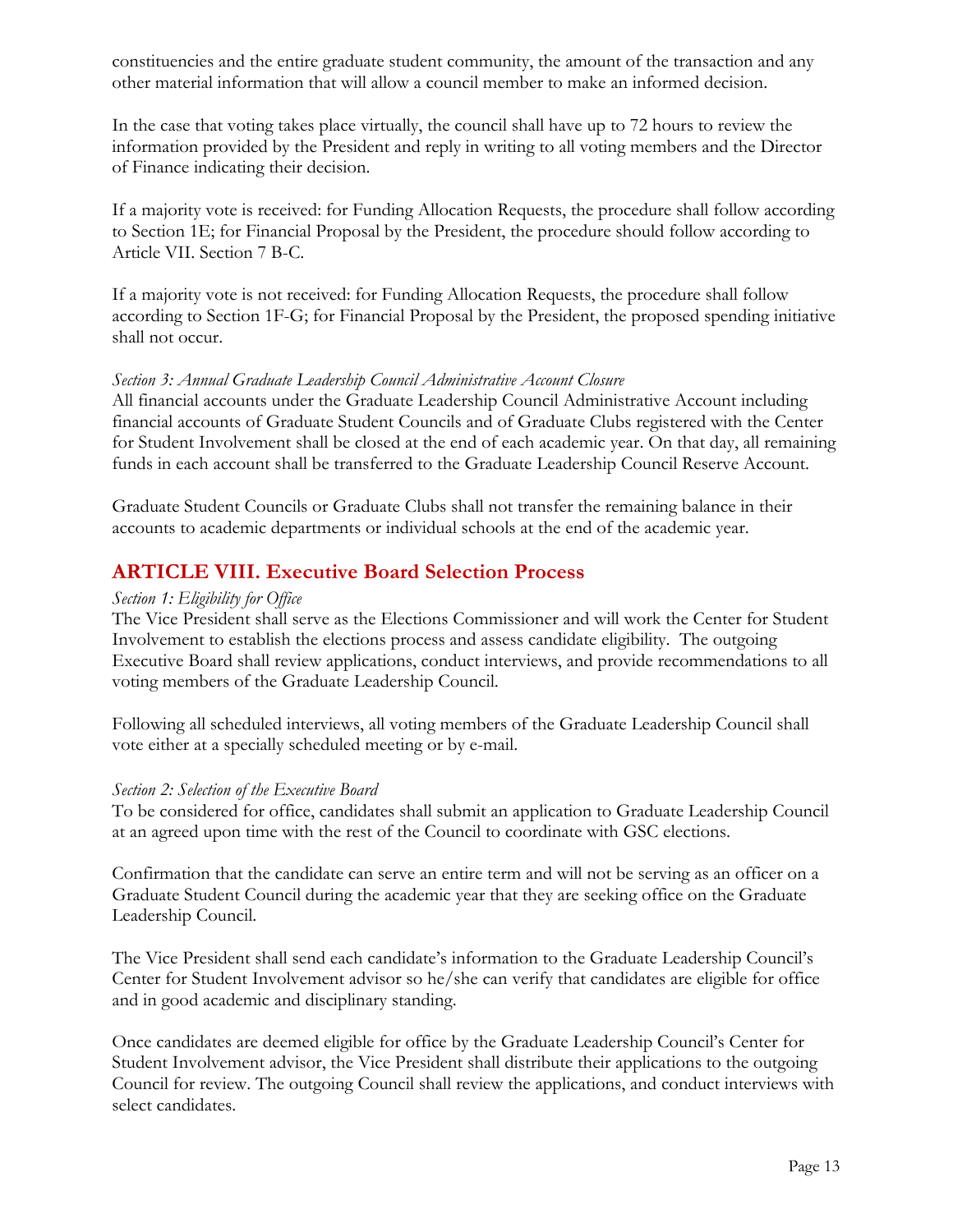Following all schedule interviews, the Graduate Leadership Council shall vote either at a specially scheduled meeting or by e-mail. The outgoing President shall preside over the special session and lead a discussion about the merits of each candidate relative to other candidates that interviewed for the President position. A 2/3 majority vote of the GLC voting member shall be required to appoint an interviewed candidate to the President position.

If more than one candidate receives a 2/3 vote, all other candidates who did not receive the 2/3 vote shall be eliminated from consideration. The outgoing President shall lead a discussion about the merits of the remaining candidates. At the conclusion of the discussion, another vote shall be taken.

If a 2/3 vote is received for a single candidate, the President shall notify the candidate about the vote. The selected candidate shall have a period of 48 hours to accept or decline the appointment.

Newly elected Graduate Student Councils shall begin serving on the Graduate Leadership Council concurrently with the newly appointed Council members.

#### *Section 3: Vacancies in Office*

If either the President or Director of Finance positions are not filled through the initial application process, the previous Council, in coordination with the Graduate Leadership Council advisor, shall determine an appropriate course of action.

If the President vacates or is removed from office during the academic year, the Vice President shall assume the position of President, subject to confirmation from a majority of Graduate Student Council Presidents. If a majority vote is received, he/she may choose to select an individual to serve in the open Vice President position. The selection must meet all of the eligibility criteria.

If the Director of Finance vacates or is removed from his/her office during the academic year, the President shall select an individual to serve in the open position. The President's selection must meet all of the eligibility criteria and must be approved by a majority of Graduate Student Council Presidents.

If the Vice President vacates or is removed from his/her office during the academic year, the President shall select an individual to serve in the open position. The President's selection must meet all of the eligibility criteria and must be approved by a majority of Graduate Student Council Presidents.

If a majority vote is not received for the President's selection of a new Vice President or Director of Finance assuming the role of President following his/her removal from office or resignation, the Graduate Student Council Presidents, in coordination with the Graduate Leadership Council's advisor shall determine an appropriate course of action to fill the position.

If the Director of Programming vacates or is removed from his/her office during the academic year, the President shall take on the responsibilities until an individual is found to serve in the open position. The President's selection must meet all of the eligibility criteria and must be approved by a majority of Graduate Student Council Presidents.

If the Director of Programming vacates or is removed from his/her office during the academic year, the President shall take on the responsibilities until an individual is found to serve in the open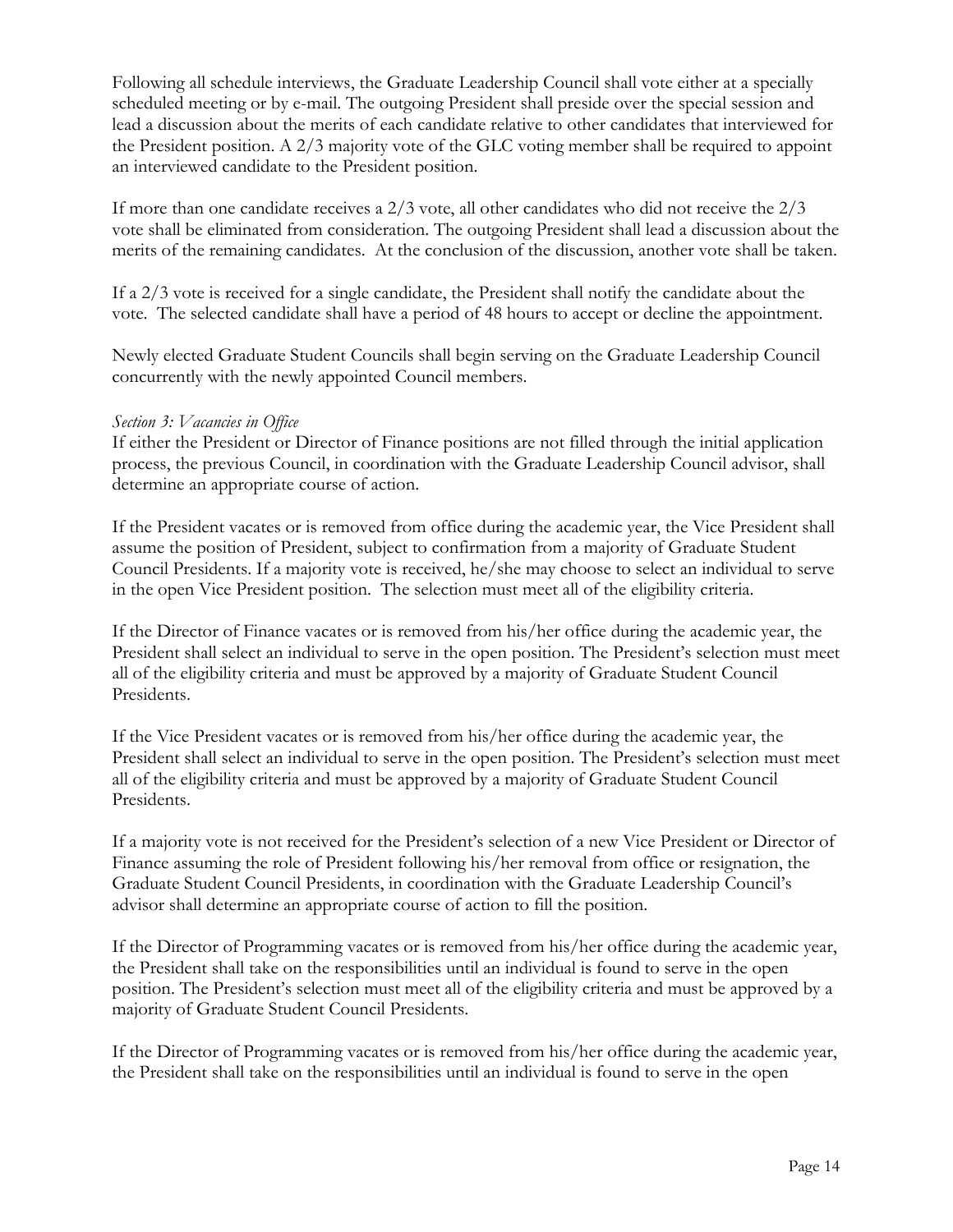position. The President's selection must meet all of the eligibility criteria and must be approved by a majority of Graduate Student Council Presidents.

If the Events Coordinator vacates or is removed from his/her office during the academic year, the Director of Programming shall take on the responsibilities until an individual is found to serve in the open position. The President's selection must meet all of the eligibility criteria and must be approved by a majority of Graduate Student Council Presidents.

If the Director of Clubs & Campus Relations vacates or is removed from his/her office during the academic year, the President shall take on the responsibilities until an individual is found to serve in the open position. The President's selection must meet all of the eligibility criteria and must be approved by a majority of Graduate Student Council Presidents.

Should a vacancy be filled, his/her term in office shall conclude on April 30th of that academic year.

#### *Section 4: Removal from Office Procedure*

The person against whom the charges are brought shall be immediately notified of the time and place of his/her hearing by the President. The person against whom the charges are brought must be present at the hearing.

If charges are brought against the President, he/she shall not preside over his/her hearing. The Vice President shall preside over the hearing instead.

Upon convening the hearing, the Graduate Leadership Council shall hear the charges for removal formally. Both the person being charged, and the issuer of the charges shall be granted time to address the charges and provide evidence, including witnesses, to the Graduate Leadership Council.

At any time, Graduate Student Council Presidents shall be permitted to ask questions to either the person being charged or the issuer of the charges.

The period of time delegated to the person being charged or the issuer the charges will be limited to 20 minutes each. These periods can be ended by a majority vote of the Graduate Student Council Presidents.

After the person being charged and the issuer of the charges finish presenting their cases, the Graduate Leadership Council shall engage in a period of discussion. The period of discussion shall last for a period of time determined by the voting members. The person being charged, and the issuer of the charges may be present during the period of discussion but may not participate in it.

At the close of this period, a vote shall automatically be taken. A two-thirds vote of the voting members shall be required to remove the chairperson being charged from office.

If the issuer of the charges is a Graduate Student Council President, he/she shall not be allowed to vote in removal from office proceedings.

#### *Section 5: Transition Period*

In April, the outgoing Council and their newly appointed/elected successors will participate in transition meetings. The goal of these meetings is to share institutional knowledge about the Graduate Leadership Council as an entity with the incoming Executive Board and Graduate Student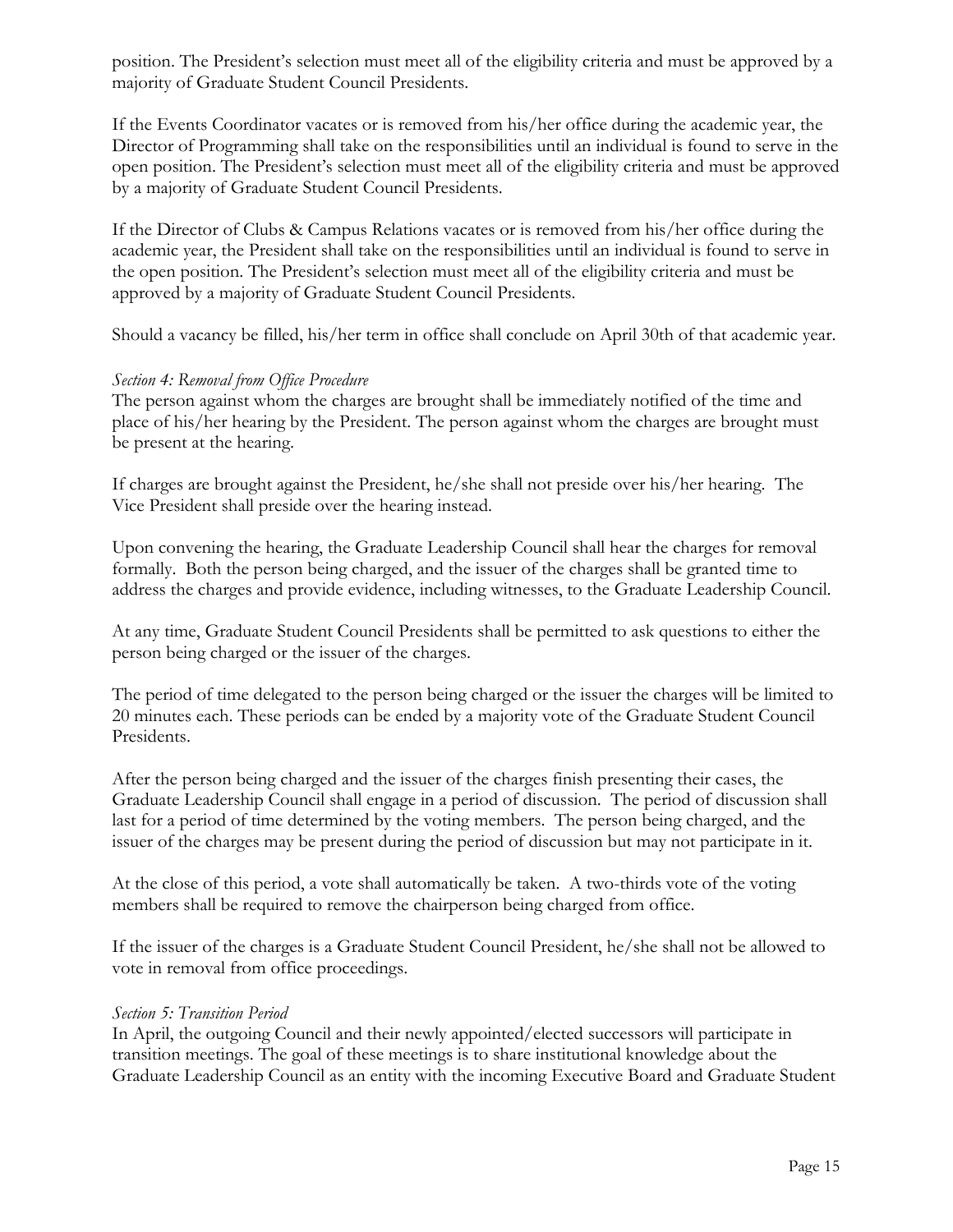Council Presidents. The outgoing President shall be responsible for coordinating the transition meetings.

The incoming President shall be responsible for scheduling at least one meeting with the outgoing and incoming Councils to learn about the school's characteristics, needs and issues. The incoming President shall be responsible for scheduling at least one meeting with the Graduate Leadership Council advisor.

The incoming Director of Finance shall be responsible for scheduling at least one meeting with the Graduate Leadership Council advisor.

During the transition period, the newly appointed Executive Board and the incoming Graduate Student Council shall be invited to observe all Graduate Leadership Council meetings and shall be copied on all relevant Graduate Leadership Council correspondence.

During the transition period, the outgoing Council shall remain responsible for the day-to-day operations of the Graduate Leadership Council.

## **ARTICLE IX. SUMMER TRANSITION**

The President shall be responsible for operating the Council during their term, including from May 1 of the academic year they were elected through the first day of the fall semester.

The Council's transition period shall be conducted in April to include newly-elected Graduate Student Council Presidents and the newly appointed Executive Board as well as the existing Graduate Leadership Council to ensure a proper transition. The new Graduate Leadership Council will begin to shadow the current Council during the transition period to include observing one meeting and leading the last meeting of the semester with the goal of determining the Graduate Leadership Council's summer priorities.

Included with these priorities shall be an understanding of the graduate population's needs, formulating a calendar of events, creation of liaison positions, and creating committees (can be done on a rolling basis). Also, the Council must mark and record the necessary benchmarks in the Strategic Plan to include amending the strategic plan every four years using the fifth year as year one in the new strategic plan. This will ensure the further development and capacity building of the Graduate Leadership Council.

## **ARTICLE X. NEEDS ASSESSMENT**

The Council must conduct an assessment of the graduate student population every other year in order to develop proper programming, agenda, and advocacy priorities. The Council will collaborate with the Office of Institutional Research & Assessment on the Campus Climate Survey to conduct the assessment. Other mixed methods of data collecting such as a town hall, survey's, tabling, focus groups, or other method approved by the Council's voting members, and may be conducted by the Graduate Student Councils or the Council. Once a means to the needs analysis is decided then a committee shall be appointed to facilitate and analyze the data.

## **ARTICLE XI: REFERENDUM**

The Vice President shall be responsible for coordinating the referendum's publicity and administrative efforts. Information about the referendum issues shall be posted on the Graduate